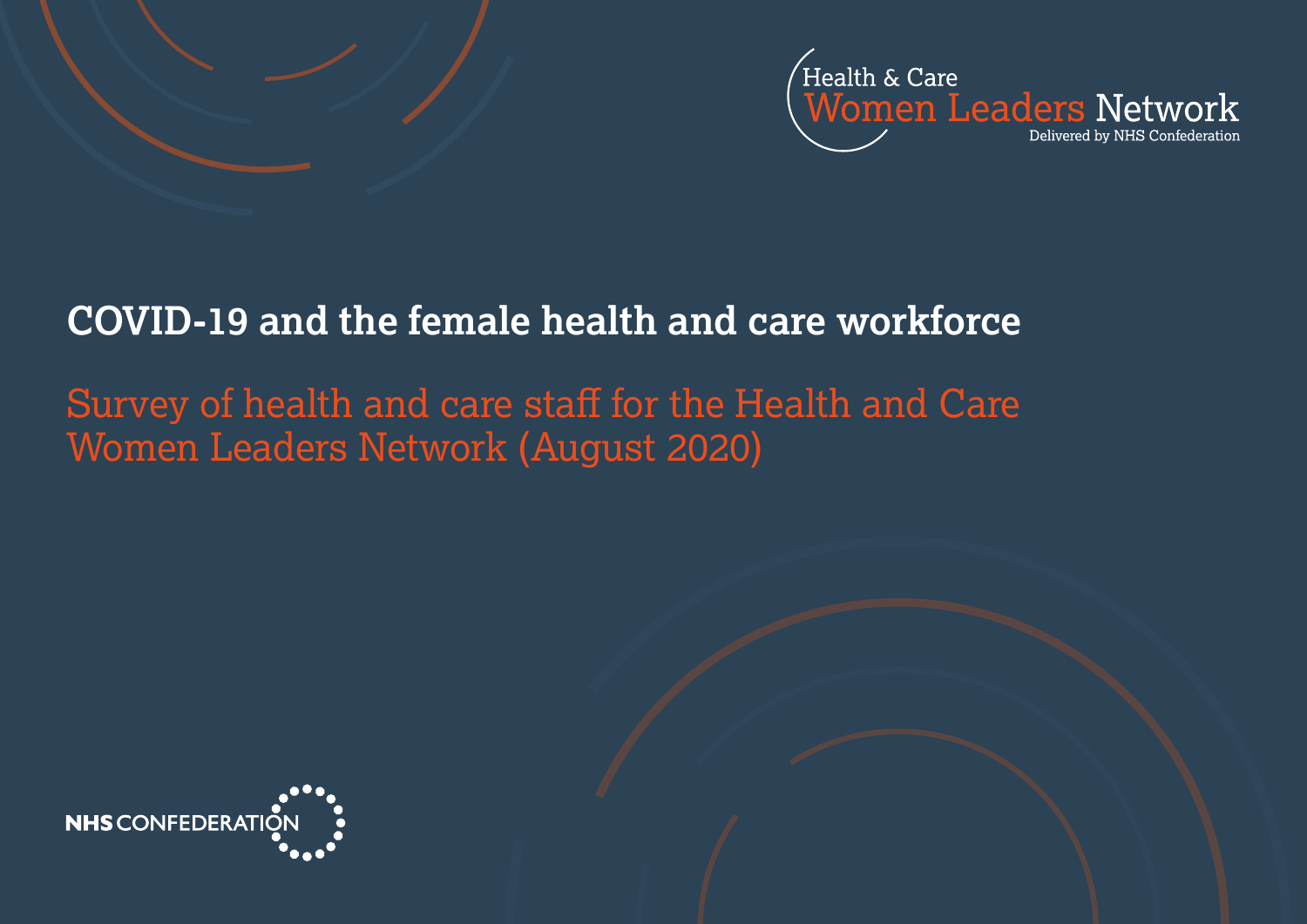#### **About the Health & Care Women Leaders Network**

The Health and Care Women Leaders Network (HCWLN) is delivered by the NHS Confederation. It is a free network for women working across health and care, connecting through events, masterclasses and tweet chats, and sharing learning through podcasts, blogs, videos and key reports. The network was established in 2015 and is made up of senior and aspiring women leaders. Its members are women with a range of roles, skills, and backgrounds. Our network embraces the multiple and intersectional identities that the word 'woman' speaks to and we see gender as a fluid term. We therefore need to reflect those who identify as non-binary and trans if we are to be truly inclusive in our leadership across health and care services.

#### **About the NHS Confederation**

The NHS Confederation is the membership body that brings together and speaks on behalf of organisations that plan, commission and provide NHS services in England, Northern Ireland and Wales.

#### **Authors and acknowledgments**

**Dr Clara Strauss**, Deputy Director of Research, Sussex Partnership NHS Foundation Trust **Claire Patel-Campbell**, NHS Employers and NHS Confederation Media and Communications Officer

# **Contents**

| Introduction                           | 3       |
|----------------------------------------|---------|
| Demographics                           | 4       |
| Findings – in depth                    | $4 - 8$ |
| The NHS People Plan and People Promise | 9       |
| Conclusions                            | 10      |
| Recommendations                        | ΤT      |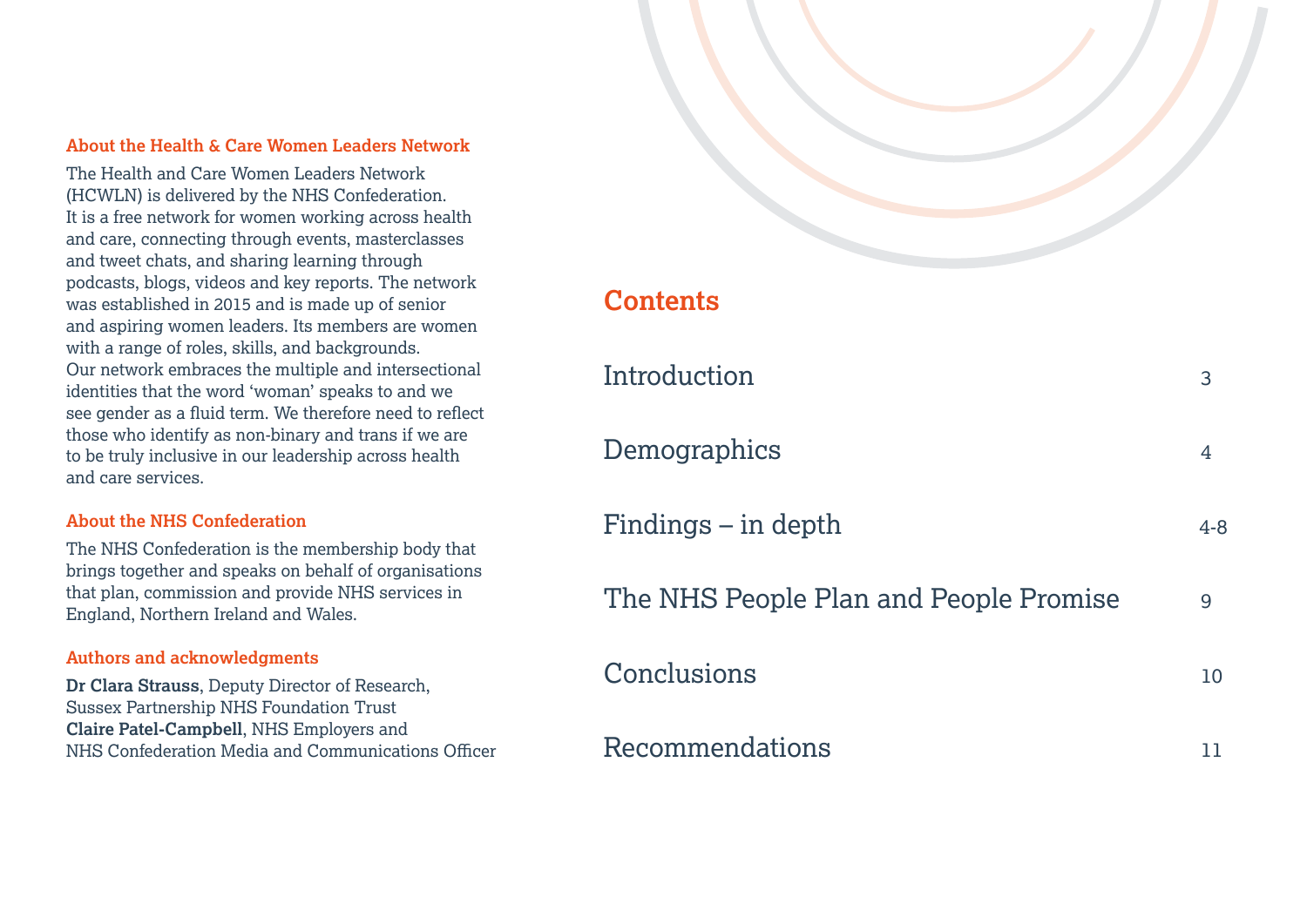## <span id="page-2-0"></span>**Introduction**

The COVID-19 pandemic has placed unprecedented pressure on health and care staff, right across the board. The HCWLN commissioned the survey on which this report is based in order to better understand the impact the pandemic has had on women working across health and care services. The term 'woman' used throughout this report should be seen with an intersectional lens.

This report and accompanying slide deck lay bare the findings. They describe the struggles, pain and fears women working in health and care services have faced during the pandemic. The physical and emotional impact through the caring responsibilities both in and outside of work are significant – as one respondent described it, the "tragedies and unquenchable anger about inequalities" that the crisis has given rise to. It also draws out some of the positive experiences, such as opportunities for learning and the strength of support many have received from their managers.

The members of the guiding group for the network wanted to understand the impact the pandemic was having on HCWLN members. They wanted to capture this experience to inform learning and any immediate actions and practical steps that can be taken to improve the support to women working in health and care services.

The questions were developed by the guiding group and some members of the HCWLN were consulted with to inform the questionnaire design. The survey was open from 4 to 25 June 2020 and received almost 1,500 responses. The vast majority were from staff identifying as women.

It was distributed through all NHS Confederation channels, including networks and NHS Employers channels, as well as to external stakeholders, including Royal Colleges. This timely report also follows the publication of the NHS People Plan for 2020/21.

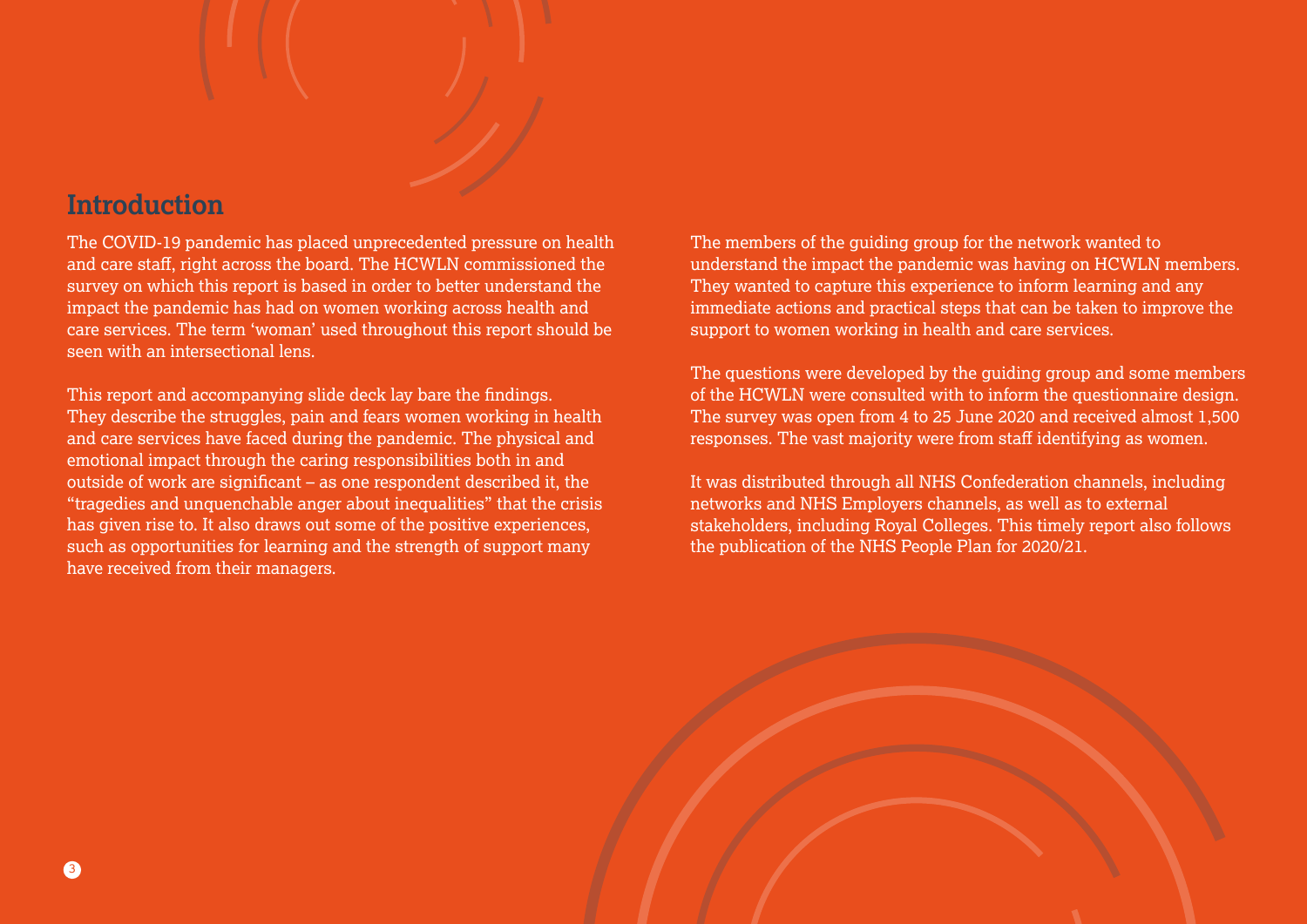# <span id="page-3-0"></span>**Demographics**

The NHS workforce is predominantly female (77 per cent). A total of 1,308 women responded to the survey. While the overwhelming majority of respondents to the survey were white, there were some key differences in the findings in relation to participants from black and minority ethnic (BME) backgrounds (see the section on differences between sub-groups). We expect to receive more data from staff from BME backgrounds in due course, as the NHS Confederation's BME Leadership Network carries out a research study on COVID-19 and BME communities<sup>1</sup>.

Most respondents also said they work in the NHS, with the greatest number in manager roles, followed by nursing roles. After nurses, the next largest group represented was support/admin staff, then allied health professionals and doctors.

Most respondents were in full-time roles, and the biggest salary bracket represented was £30,000 to £40,000 a year. The average age of respondents was about 46, and more than half said they had at least one child under 18. About 42 per cent said they had at least one adult dependant. The survey was more limited in reaching BME and LGBTQ+ staff and reaching staff from a full range of religious groups.

Disability was not captured within this survey, which is a lesson to be learned for future surveys. The ONS gathered data on COVID-19 and the social impacts on disabled people in Great Britain, most recently covering 14-24 May<sup>2</sup>, which revealed high levels of concern among disabled people about their wellbeing and mental health as a result of the outbreak. On 10 August, NHS England and NHS Improvement (NHSEI) launched a survey to understand the working experiences of NHS disabled staff from March to July.



### 1. **Negative impact on physical health and emotional wellbeing since pandemic started**

The survey found that most respondents  $-$  almost three-quarters  $$ had reported that their job had a greater negative impact than usual on their emotional wellbeing as a result of the pandemic, and more than half had suffered a negative impact on their physical health. It is obvious that the level of pressure and expectation of self-sacrifice created by the pandemic is not sustainable.

This is particularly concerning as both health and social care went into the crisis with significant workforce shortages, which may be exacerbated by the toll the pandemic has taken on staff, whether they have contracted the virus or not.

Now more than ever, staff must have access to the right support so that they can recover from the trauma of working during the crisis. This is especially important as normal services are resumed alongside the continuing pressure of caring for COVID-19 patients, both while they are ill and as they are rehabilitated. It is also vital that any wellbeing offer must be expanded beyond the acute sector and into primary care, social care and the voluntary sector - eventually covering all of health and care.

As one respondent put it: "My mental health has suffered [and] it's difficult to know what to do about it." They also described feelings of failure while needing to be physically absent from work: "… as a [healthcare worker], a leader and as a parent."



<sup>2</sup> https://www.ons.gov.uk/peoplepopulationandcommunity[/healthandsocialcare/disabilit](https://www.ons.gov.uk/peoplepopulationandcommunity/healthandsocialcare/disability/articles/coronavirusandthesocialimpactsondisabledpeopleingreatbritain/may2020)y/articles/ coronavirusandthesocialimpactsondisabledpeopleingreatbritain/may2020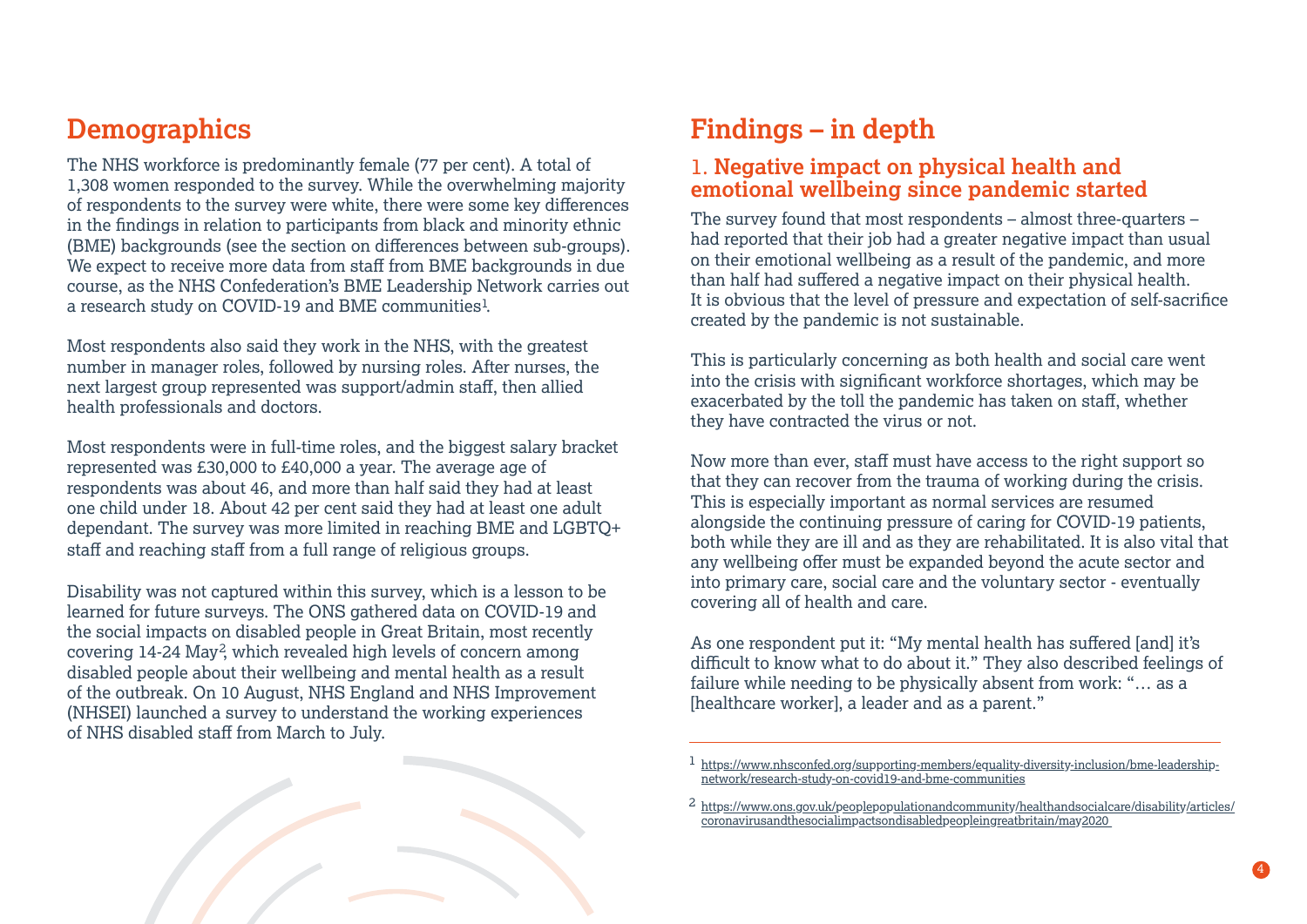

For those still working in health and care settings, respondents have said confusing messages from the government and from trusts have contributed to stress, as well as having to be away from family and friends, and the need to be constantly reassuring to patients. Those in leadership roles also worry for those they manage and their families, and that they may be sending their teams into situations they are not equipped to cope with.

Family pressures have also contributed to the emotional toll, as another respondent described it: *"*I am exhausted. I can't buy food on my day off as I want to hide under the covers and sleep. I can't face being jolly and excited for [my] children, who are scared Mummy is going to die of COVID."

Staff from BME backgrounds also reported feeling traumatised by the disproportionate impact of the virus, compounded by concerns over risk assessments not being performed in a timely manner, if at all.

At the same time, there have been positive experiences that are equally valid and worthy of consideration, with increased collaboration within teams and compassion from senior staff.

Another respondent said: "COVID-19 has increased team working within my department. Stress has been high, balancing working full time [with] normal home responsibilities [but] I have witnessed the pulling together and the compassion of many of the senior staff in difficult situations. It has increased how proud of my profession I am."

#### **Graph 1**



**Samantha Allen**, chief executive of Sussex Partnership NHS Foundation Trust and chair of HCWLN, said: "Now is not the time to pack away the wellbeing support available to those across health and care services. Now is the time to redouble our efforts and expand the support - because we should expect unresolved mental health issues are likely to continue to come to the fore over forthcoming months. There is the risk of moral injury to those working in health and care during the pandemic and the long-term impact of this given the number reporting impact to both emotional and physical wellbeing."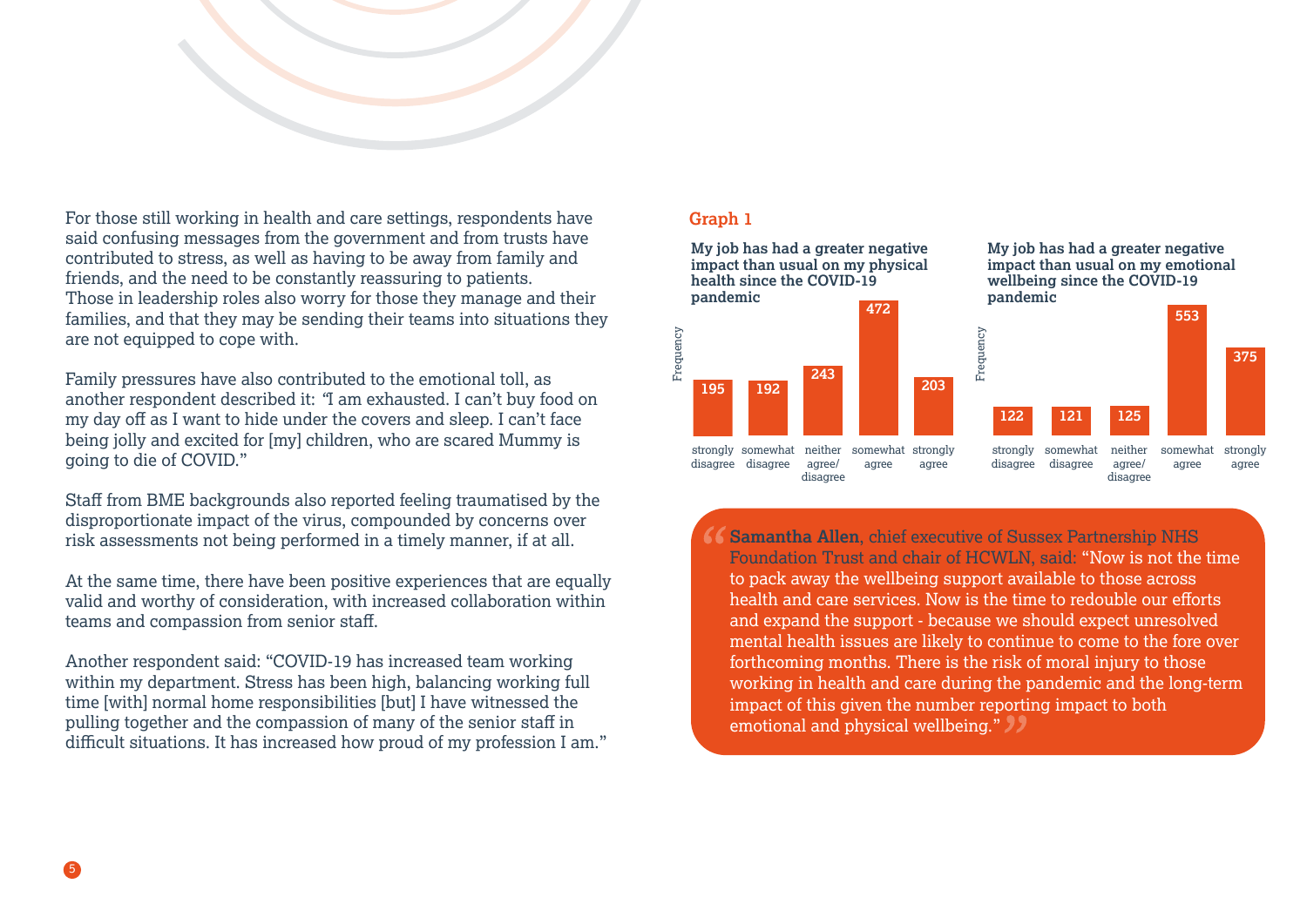## 2. **PPE availability and training broadly adequate, but could be stronger**

The majority of respondents (40 per cent) said that PPE was available, in the sizes needed, and that appropriate training has been given to all staff who need it. However, a significant proportion (21 per cent) said this was not the case and they did not have access to the PPE they needed, suggesting there is still work to be done to make sure every member of staff across health and care has access to the right training and equipment to keep them safe from infection.

One respondent said not every ward in their working environment wears full PPE, and that aprons and non-surgical masks were not enough to make them feel safe. Another said they are still waiting for training on using masks, and two others said they had had no training on how to 'don and doff' PPE.

There were also comments on problems with both availability and sizing, including in A&E settings. Another respondent said staff were wearing gowns in size XL, when most required a small or medium. Whilst we recognise the issue of sizing is not unique to gender, it is more relevant to those who are of a smaller frame. It is inevitable there is a physical impact on those wearing PPE that is too big for them.

Recent research has shown an individual's perception of having inadequate equipment can be associated with post-traumatic stress disorder, poorer health, and increased reporting of emotional health problems. This may in turn have longer-term mental health consequences and therefore needs to be taken seriously<sup>3</sup>.

### **Graph 2**

**Adequate PPE has been available in my workplace in line with Public Health England guidance**



# 3. **Managerial support strong, but some issues emerge over sharing concerns**

Managerial support has been strong, the survey responses showed, and especially among those who had either requested to work flexibly or reduce their hours. This suggests compassion and understanding among managers of the additional pressures facing female staff as a result of the crisis. Most respondents also felt safe sharing personal concerns with their managers.

Describing the support they have received, one respondent said: "I feel very positive coming out of the COVID pandemic. I have had nothing but strong and clear support from the senior management team (male and female) and have been welcomed in my wish to continue working in such a way post-COVID."

However, a significant percentage of respondents did not feel safe sharing personal concerns, and this was especially true for BME respondents. There were also comments describing poor behaviour among some leaders, amplified by the pandemic, including claims of bullying, sexism and racism, and even claims of threats.

One respondent said: *"*It has been awful to see colleagues and friends constantly berated, put down, ignored and emotionally abused. They were the same pre-COVID, but now it is worse." Another said they feel unfairly treated and unable to raise concerns as they feel as if no one is listening.

#### **Graph 3**

**I have felt safe sharing my personal concerns or needs with my manager in relation to the impact of the COVID-19 pandemic**



3 https://academic.oup.com/occmed/article/70/4/278/5843741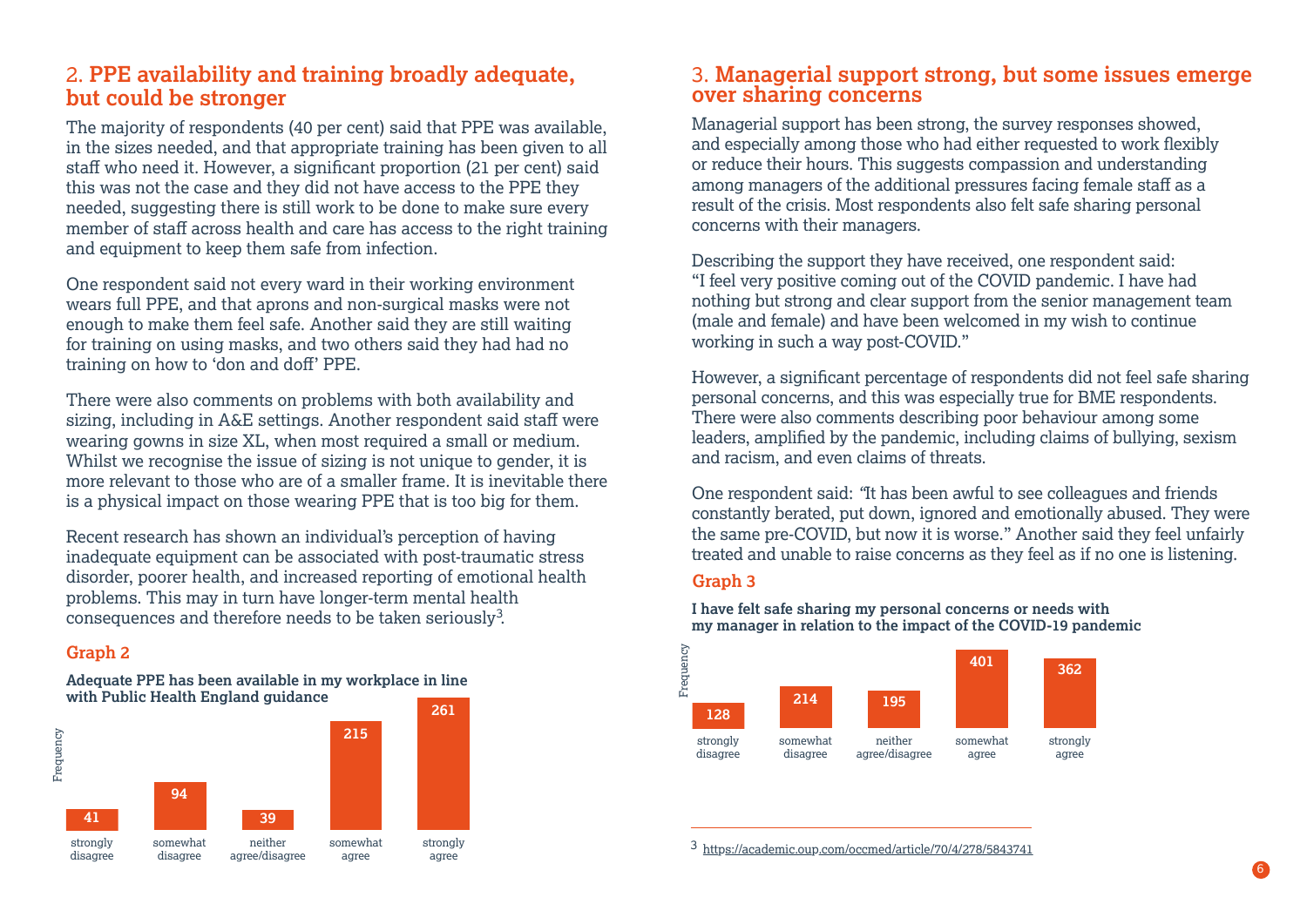This difference in experience further exacerbates the known inequalities BME staff report they face and captured in the Public Health England report, Beyond the Data: Understanding the Impact of COVID-19 on BAME Groups<sup>4</sup>.

At the same time, managers themselves described increasing levels of stress as they try to manage their team's concerns and anxieties, as well as the changes to working patterns and requirements.

One said: "The huge learning curve has been overwhelming and quite traumatising. As managers, we have to stay focused and supportive to our teams, despite how vulnerable we may be feeling."

 $\ell$  Dr Henrietta Hughes, National Guardian for the NHS, said: "The COVID-19 crisis has shown how crucial it is for people to be able to speak up, and this survey highlights the concerns and challenges faced by people working in health during the pandemic. The responses that show the barriers which continue to be faced by black, Asian and minority ethnic colleagues to speak up are particularly shocking. It shows the critical role which managers play in fostering a culture where we feel safe to share these concerns, or be signposted to alternative speaking-up channels and to keep our NHS People Promise that, "we each have a voice that counts."

## 4. **Struggles with work-life balance since lockdown started**

The survey found there were some major shifts in both working patterns and non-work responsibilities as a result of the pandemic, indicating struggles with work-life balance. For example, since the start of lockdown, respondents took on an average of 11.22 additional hours each week of non-work caring responsibilities, but only reduced their working hours to take account of these responsibilities by 1.44 hours each week.

There were also increases in unpaid working hours by an average of 7.14 additional hours each week. One respondent explained: "There are not enough hours to do my job in the time I'm given, which means I've had to do a lot more in my own time and unpaid, which has had a negative impact on my family."

There has also been a significant shift towards home working, and a common issue reported was the need to manage childcare, including home schooling, while trying to continue working as 'normal.' One respondent said: "Managing a full-time job with conflicting priorities, home schooling, supporting family in the UK and [abroad] takes a toll. It's financially difficult and emotionally draining."

Most respondents reported a positive experience of home working, either slightly or strongly, with one saying they saved up to 15 hours a week by not commuting. However, nearly a quarter reported either a slightly or strongly negative experience, including feelings of resentment from colleagues unable to work from home, as well as logistical considerations such as not having the right equipment available, and physical discomfort caused by working in an environment not designed to be a workspace. Others reported confusion from management over who should be allowed to work from home, and feelings of isolation.

<sup>4</sup> https://assets.publishing.service.gov.uk/government/uploads/system/uploads/attachment\_data/ [file/892376/COVID\\_stakeholder\\_en](https://assets.publishing.service.gov.uk/government/uploads/system/uploads/attachment_data/file/892376/COVID_stakeholder_engagement_synthesis_beyond_the_data.pdf)gagement\_synthesis\_beyond\_the\_data.pdf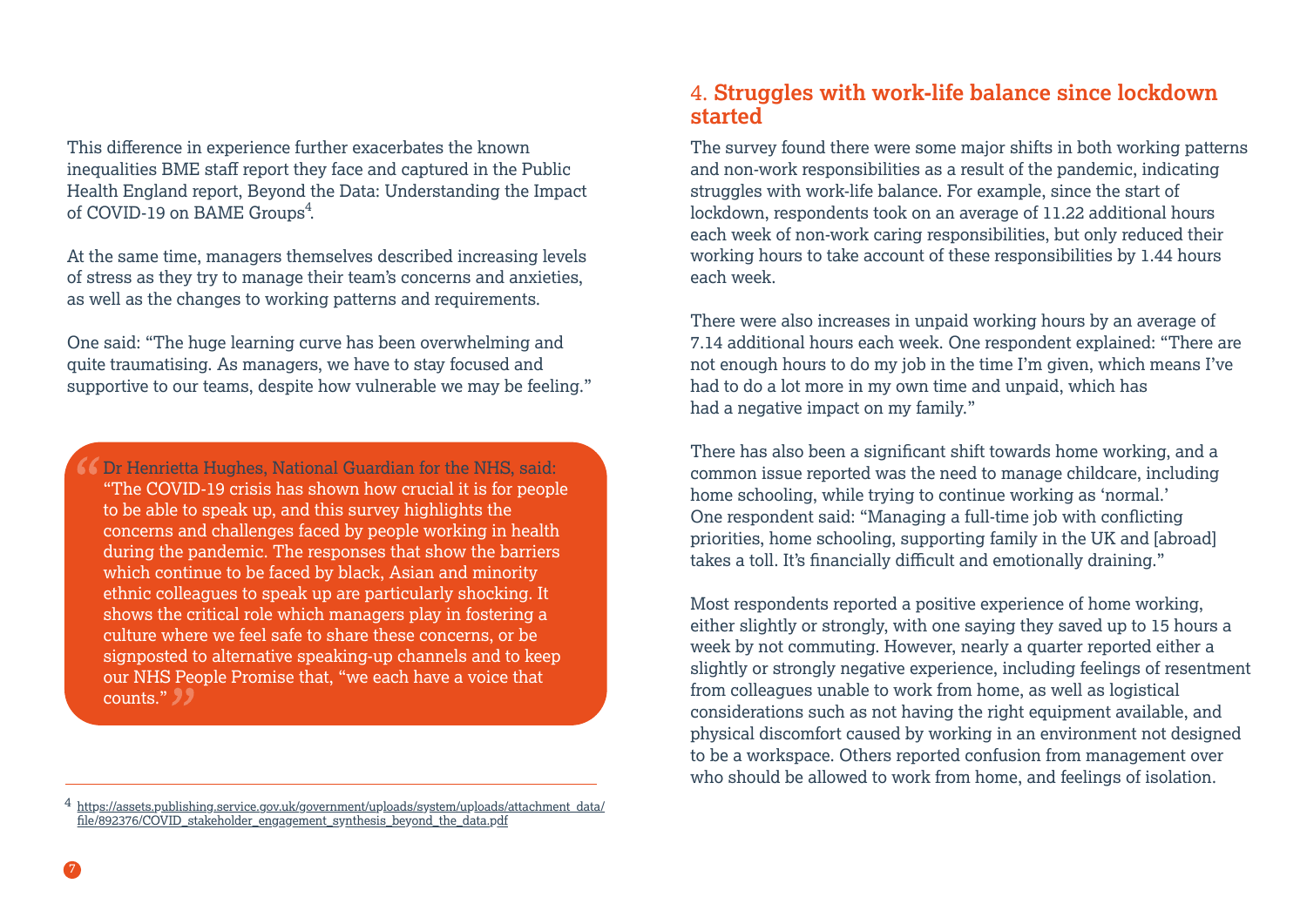One respondent said: "[I feel] detached from others, more isolated working from home, while doing more hours, but feel guilty being at home. [I feel] less appreciated by work colleagues, who seem to think anyone working at home is on holiday. I'm really struggling."

We need to remember that our staff have been doing their best working from home during a crisis. If home working is to continue it needs to be appropriate, risk assessed and adequately resourced with the necessary equipment and safety assessments.

#### **Graph 4**

**Were you supported to work flexible hours to take account of any additional non-work caring responsibilities that have arisen in response to the COVID-19 pandemic and lockdown?** 



**Kate Jarman**, director of corporate affairs at Milton Keynes University Hospital NHS Foundation Trust and co-founder of FlexNHS, said: "This insightful report highlights the importance of staff feeling able to have meaningful conversations with their managers about everything from their own emotional wellbeing, through to help managing their working and personal commitments. These are familiar issues. The COVID-19 crisis has intensified them, and this report shines a light on them in the context of the pandemic, but they are issues that existed before and will remain with us unless we act. Taking forward the NHS People Plan recommendations on flexible working is key to creating working environments that support flexibility, and a culture where conversations around the blend and balance of our personal and professional lives are both normalised and encouraged."

## 5. Safety concerns when working from home

2.6 per cent of respondents said there were factors in their home that made working from home problematic for their personal safety. This is a cause for concern, especially as potentially unsafe situations may persist for some time to come, or even worsen over time. We know domestic violence increased significantly during lockdown and it is imperative managers consider the safety issues associated with home working. Information on how to access support for domestic violence should also be available to all staff. Proportionally, more BME staff reported not feeling safe at home.

One respondent told us: "My partner is always emotionally abusive but during the period of self-isolation they became physically abusive." They said their manager has been incredibly supportive.

### 6. **Differences between sub-groups of respondents**

There were statistically significant and conceptually meaningful differences between the different groups who responded to the survey:

- BME respondents felt less safe sharing their personal concerns **•** with managers than white repsondents.
- Respondents with adult dependants felt less safe sharing their personal concerns with managers than respondents without adult dependants. **•**
- Respondents with children reported that work has had more of a negative impact on their physical health and emotional wellbeing since the lockdown started than those without. **•**
- Respondents with children reported working more hours in non-work caring responsibilities than those without. **•**
- Respondents with children reported working more unpaid hours than those without. **•**
- Respondents earning higher salaries worked more unpaid hours than those on lower salaries. **•**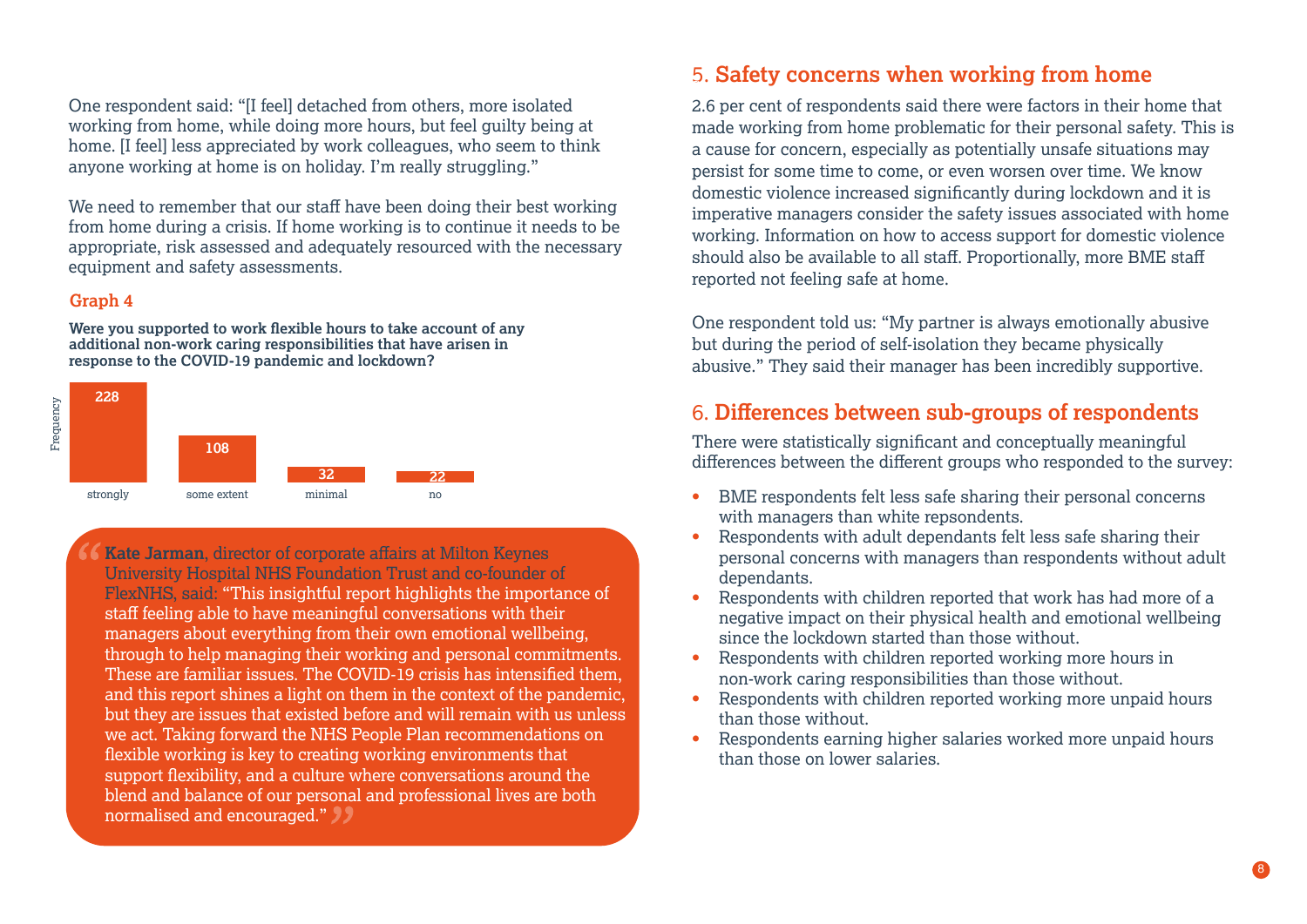# <span id="page-8-0"></span>**The NHS People Plan and People Promise**

Since the survey was carried out, the NHS People Plan for 2020/21 and People Promise have been published. The NHS People Plan includes numerous ambitions with regard to wellbeing, flexible working and other measures, and the findings of this survey hammer home the need to make sure organisations are properly equipped to take those measures forward. It is reassuring to see that there is agreement at the highest levels on the importance of issues like adequate PPE fitting and training, and safety at work, whether at home or in a healthcare setting. The important thing now is that these ambitions are fulfilled, with full and unadulterated support from the centre.

Equally, the People Promise makes laudable commitments to looking after healthcare staff, whether through tangible means, such as reward, or less tangible means, such as feeling able to speak up with concerns. We now need action to make this a reality.

NHS staff are predominantly female (77 per cent) but neither the plan nor the promise makes direct reference to that. Therefore, it is absolutely imperative the concerns laid out in this report are given due consideration as the government sets the agenda for the health and care workforce going forward. Key to this will be making sure more women are able to progress to senior roles across the NHS, so that leaders and key decision makers across the service reflect the diversity of the workforce.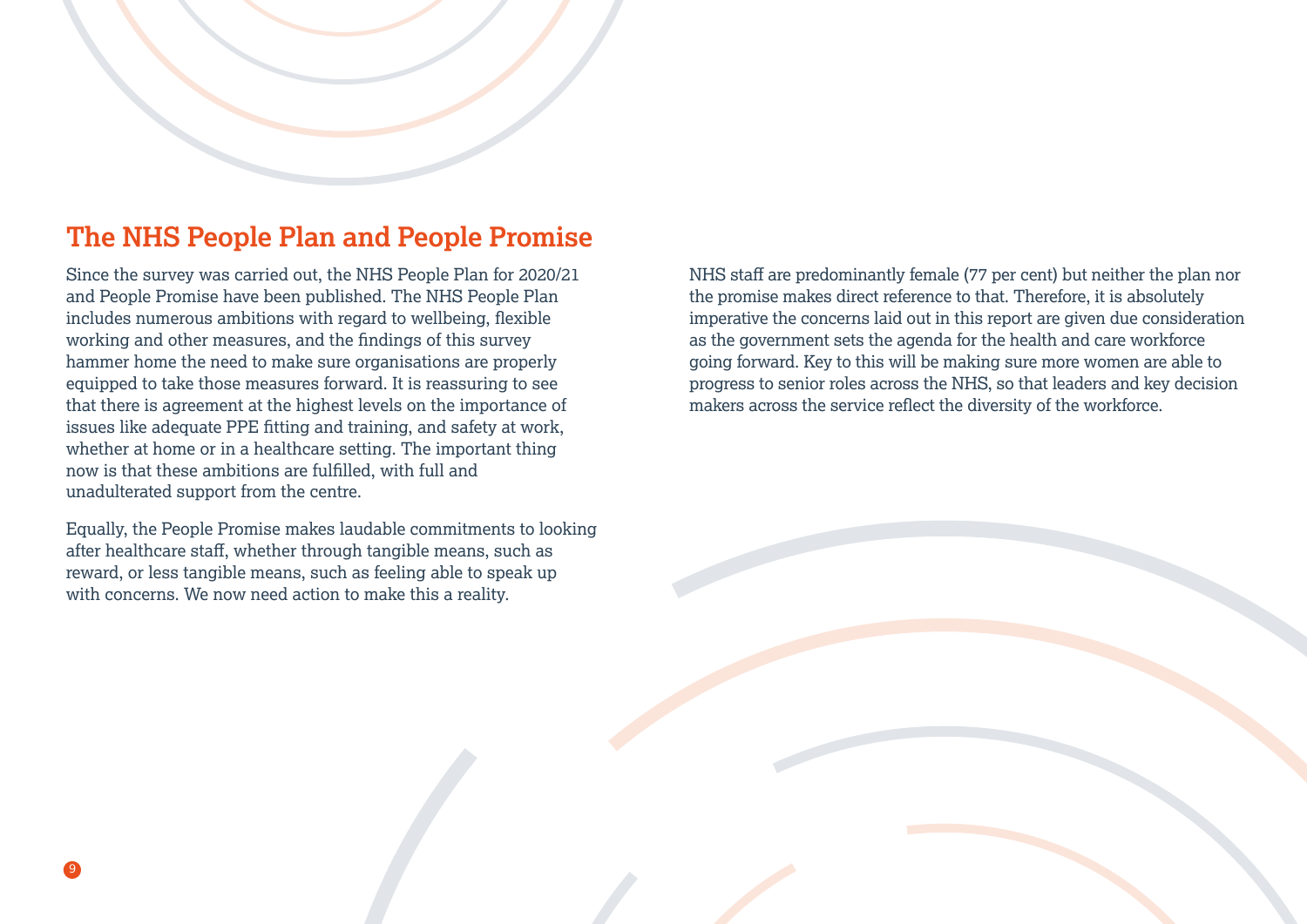## <span id="page-9-0"></span>**Conclusions**

The findings of this survey do not necessarily paint a uniformly bleak picture. There are many positives to be drawn from this unprecedented situation, in terms of innovation in remote care and flexible working as well as reports of strong managerial and leadership support in clinical settings; bringing teams together and building resilience; reductions in administrative tasks; and the development of support networks. The findings also give voice and shape to the needs of the female workforce, and we hope this will begin to drive real and lasting change.

But most importantly, they make it clear that the COVID-19 crisis is taking a significant toll on women working in health and care. Particularly striking were the findings on the impact on both physical and mental wellbeing. This shows women will need support as the crisis continues and beyond, in order to minimise the risk of burnout, to protect their wellbeing, and to make sure they are mentally and physically healthy enough to continue to care for and support our communities, including some of the most vulnerable people in society. It also shows that support for the provision of mental health services nationally will be vital, as demand surges not only from those working on the front lines but from the rest of the population as well. This is especially important as the Phase 3 guidance on the COVID-19 response calls for normal service to be restored by the autumn, further adding to the pressure on staff. The NHS can ill-afford to risk losing the people that make up the largest proportion of its workforce to stress and exhaustion.

Also of note were the disparities in experience between staff from BME backgrounds and white staff, including increased levels of stress and anxiety caused by the disproportionate impact of the virus on BME communities. This impact has also cast into sharp relief the urgent need for action at a national and local level to address the inequalities, in health and otherwise, faced by BME and women health and care staff. Combined with the findings on safety at home, this means there is much more work to be done on making sure this gap can be closed so that all staff, irrespective of ethnicity and gender, feel safe and supported at work.